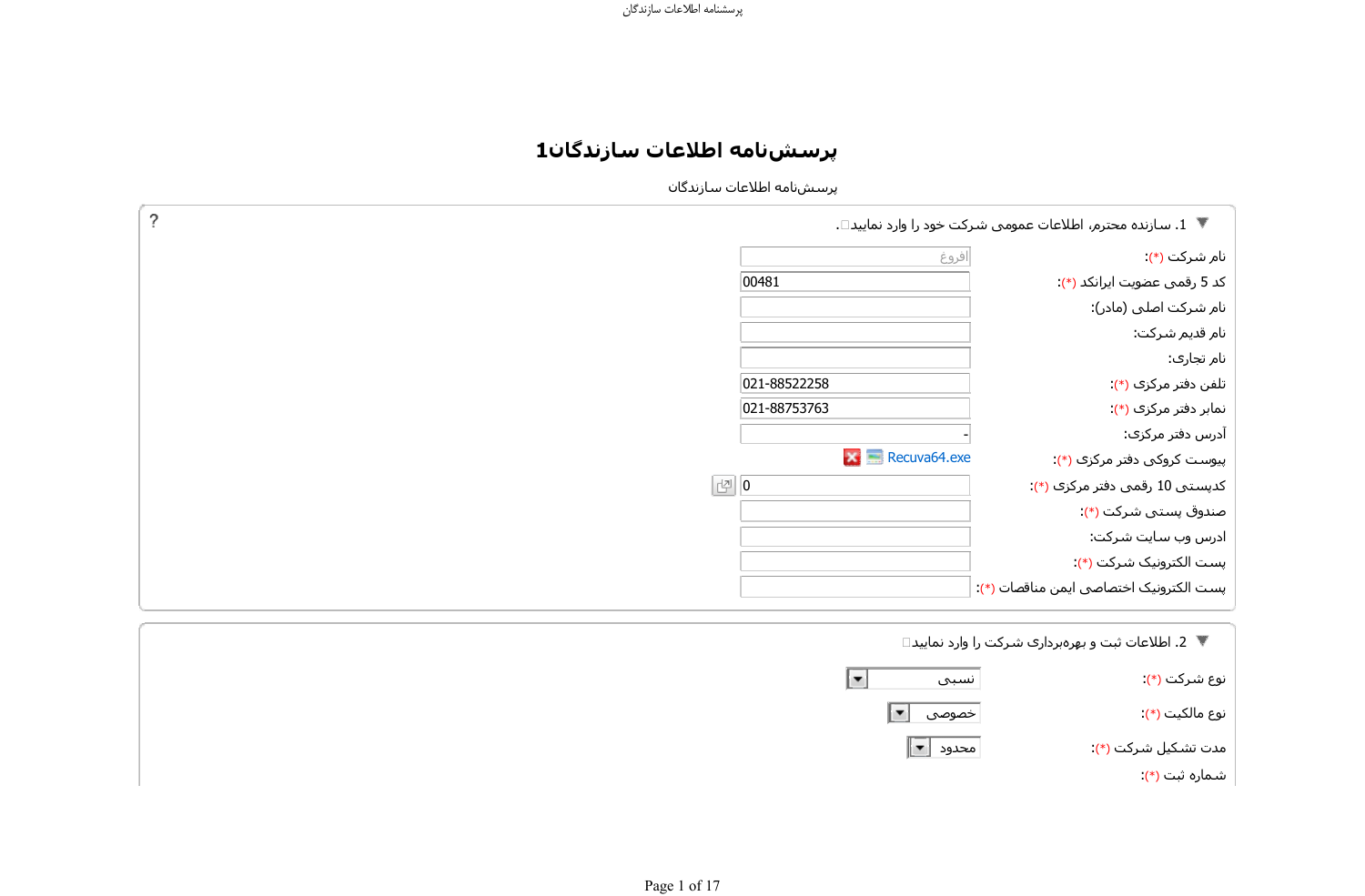|        |           |                                   | محل ثبت (*)                                  |
|--------|-----------|-----------------------------------|----------------------------------------------|
|        |           |                                   | تاريخ ثبت (*)                                |
|        |           |                                   | شناسه ملي (*)                                |
|        |           |                                   | کد اقتصادی (*):                              |
|        | $x =$     | sabte pishnahad<br>parameters.txt | پيوست اولين آگهي روزنامه رسـمي (*):          |
| Browse |           |                                   | پیوست آخرین آگهی روزنامه رسـمبي (*):         |
|        | $x =$     | sabte pishnahad<br>parameters.txt | پیوست اساسنامه (*):                          |
|        | <b>XE</b> | sabte pishnahad<br>parameters.txt | پیوست اظهارنامه تاسیس (*):                   |
|        | $X =$     | sabte pishnahad<br>parameters.txt | پيوست آخرين شراكتنامه سـهامداران<br>$(\ast)$ |
|        | $x \Box$  | sabte pishnahad<br>parameters.txt | پيوست پروانه بهرهبرداري (*):                 |
|        |           |                                   | سرمايه ثبتشده شركت (*):                      |
|        |           |                                   | آخرين تغييرات سرمايه (*):                    |
|        |           |                                   | تعداد کل سـهامداران (*):                     |
|        |           |                                   | تعداد کل سـهام (*):                          |

|                                            | 3. اطلاعات مربوط به سـهامداران/ شـركاء را وارد نماييد (شـراكت نامه كلبي پيوسـت شـود) |
|--------------------------------------------|--------------------------------------------------------------------------------------|
| ▼ 3. رديف 1.                               |                                                                                      |
| نام و نام خانوادگي (*): <mark>احمدي</mark> |                                                                                      |
| کد ملی (*)                                 |                                                                                      |
| درصد سـهام (*)                             | 10                                                                                   |
| ملیت (*)                                   | ايراني                                                                               |
| نوع سـهام (*)                              | ∣بیںام[ <mark>≖</mark> ]                                                             |
| نوع سـهامدار (*):                          |                                                                                      |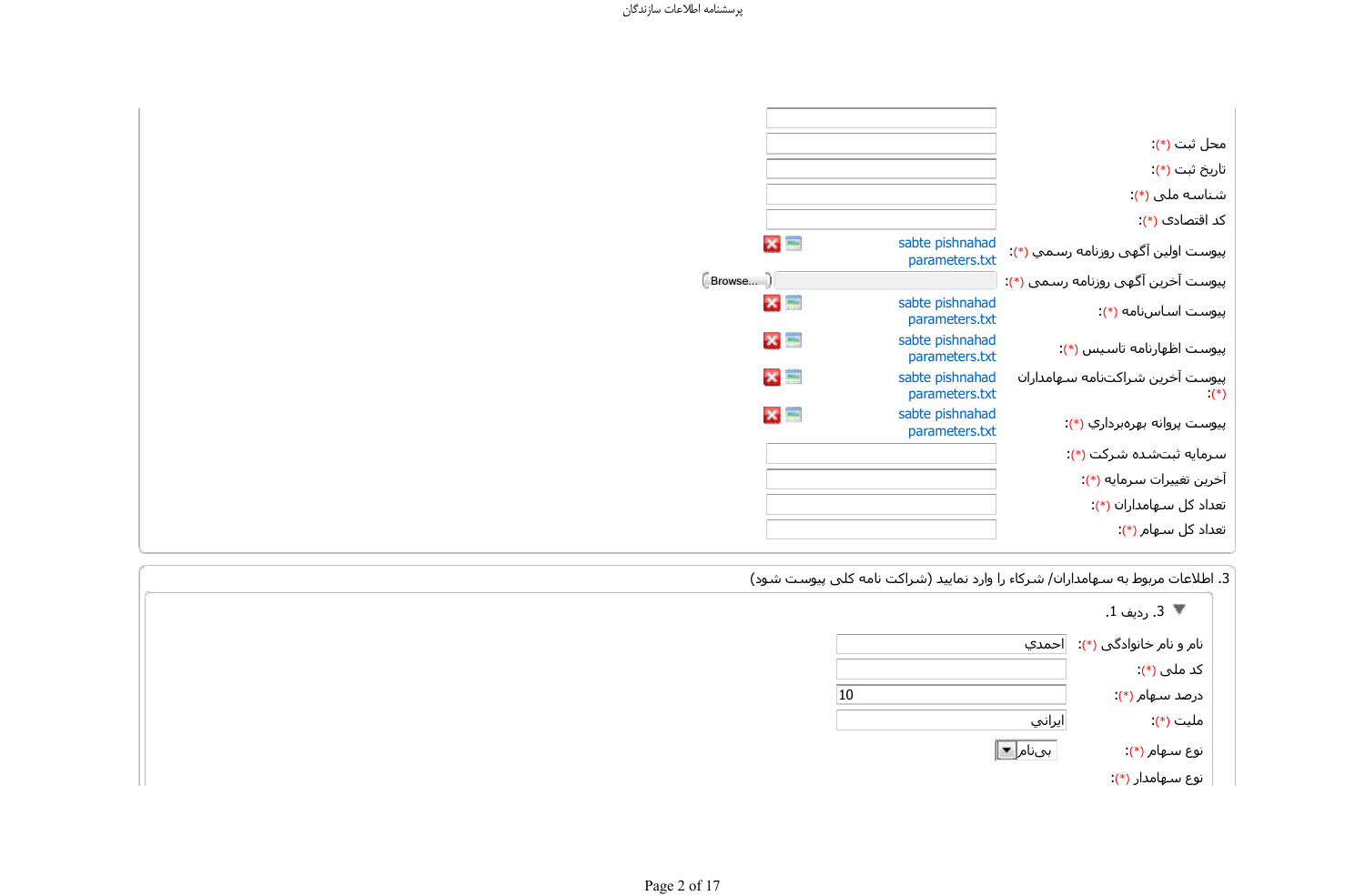|       | حقیقی $\bullet$ حقوقی $\bullet$ |                                             |
|-------|---------------------------------|---------------------------------------------|
| $X =$ | parameters.txt                  | پیوست شراکتنامه sabte pishnahad<br>$(\ast)$ |

| 4. سوابق و اطلاعات رئیس هیئت مدیره ، مدیرعامل، اعضاء هیئت مدیره و بازرسان را وارد نمایید |                                |
|------------------------------------------------------------------------------------------|--------------------------------|
| ▼ 4. رديف 1.                                                                             |                                |
| نام و نام خانوادگی (*):                                                                  | ∣بیات                          |
| کد ملی (*)                                                                               |                                |
| سمت در شرکت (*)                                                                          | رئیس بهداشت، ایمنی و محیط زیست |
| مسئوليت امضا اوراق:                                                                      |                                |
| درصد سـهام (*):                                                                          |                                |
| حيطه اختيارات:                                                                           |                                |
| پایه تحصیلی (*):                                                                         | ∣دکتري                         |
| رشته تحصیلی (*)                                                                          | مهندسي محيط زيست               |
| کل سابقه کار (سال) (*):                                                                  | 10 سال                         |
| سابقه کار در این شرکت (سال) (*):                                                         |                                |
| پیوست رزومه:                                                                             |                                |
|                                                                                          |                                |

۔<br>5. اطلاعات کارخانجات و کارگاههای مربوط به شرکت را بطور کامل وارد نمایید

|                          | ▼ 5. رديف 1.             |
|--------------------------|--------------------------|
| كارخانه پتروگاز نامداران | نام کارخانه/ کارگاه (*): |
|                          | تاريخ تاسـيس:            |
|                          | تاریخ بهره برداری:       |
| 021-56225112-3           | تلفي (*)                 |
| 021-56225115             | نمایر (*)                |
|                          | آدرس (*)                 |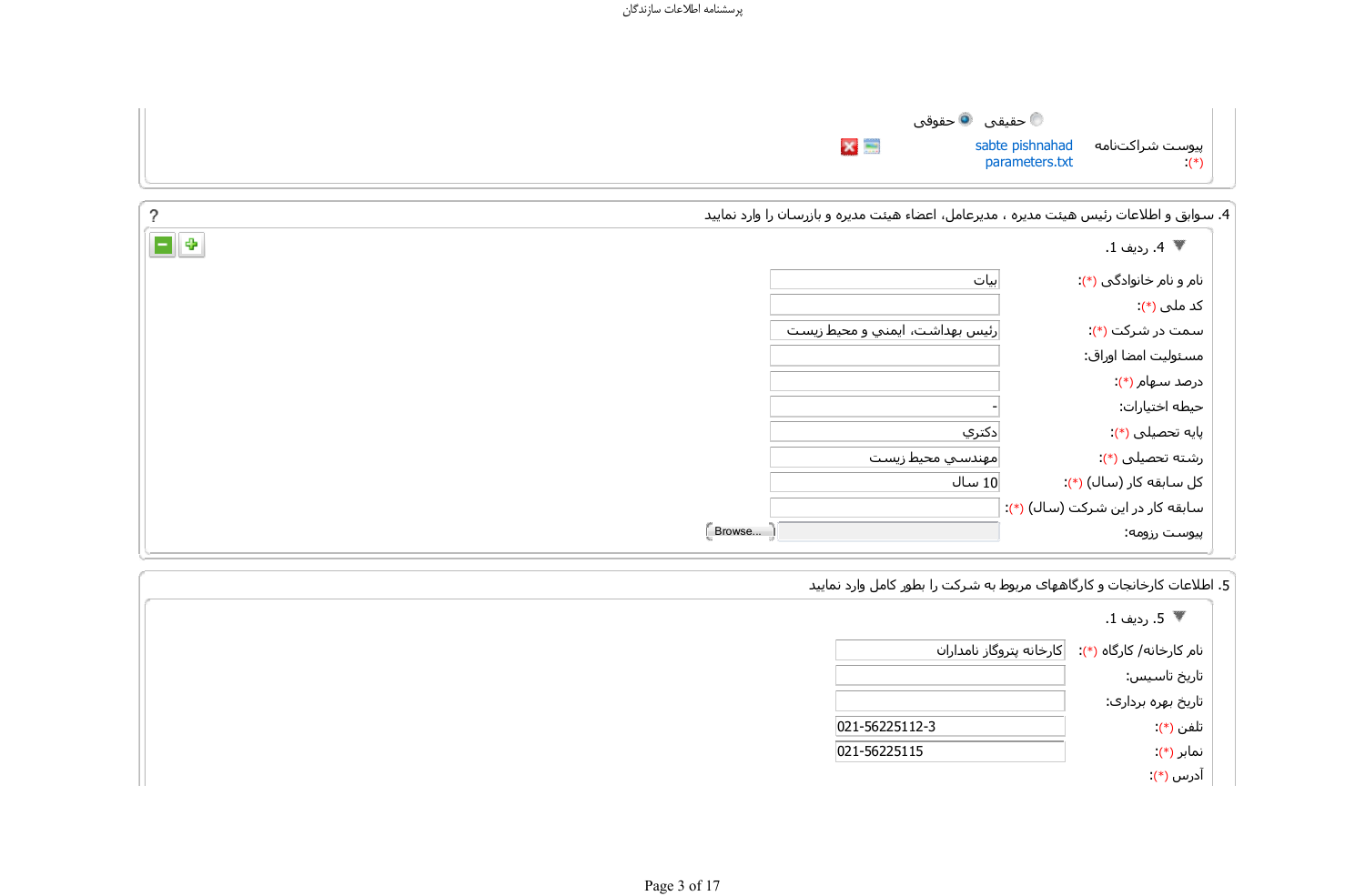|             | كيلومتر35 اتوبان قم، ابتداي شـهرک صنعت |                          |
|-------------|----------------------------------------|--------------------------|
| $x =$       | sabte pishnahad<br>parameters.txt      | پیوست کروکی (*)          |
|             |                                        | کد پسـتی 10 رقمی<br>(*): |
| 25448-22264 |                                        | صندوق پستی:              |
|             |                                        | پست الکترونیکی:          |

 $\overline{?}$ 

ً 6. در صورت وجود دفتر/دفاتر فروش، اطلاعات زیر را وارد نمایید.

| - 0            | ▼ 6. ردىف 1.              |
|----------------|---------------------------|
|                |                           |
|                | تلفن دفتر فروش:<br>نمابر: |
|                | آدرس:                     |
| $[$ Browse $]$ | پیوست کروکی:              |
|                | كد پستى 10 رقمى: $\mid$   |
|                | صندوق پستی:               |
|                | ر<br>پست الکترونیکی:      |

| ∣ 7. در صورت دارابودن شـرکتهاک فرعی یا تابعه حقوقی اطلاعات مربوطه را درج نمایید |  |
|---------------------------------------------------------------------------------|--|
| .∜ 7. رديف 1.                                                                   |  |
|                                                                                 |  |

| نام شـركت: | شركت فلزكار |
|------------|-------------|
| شماره ثبت: |             |
| تاريخ ثبت: |             |
| محل ثبت:   |             |
| شناسه ملي: |             |
| نوع شـركت: |             |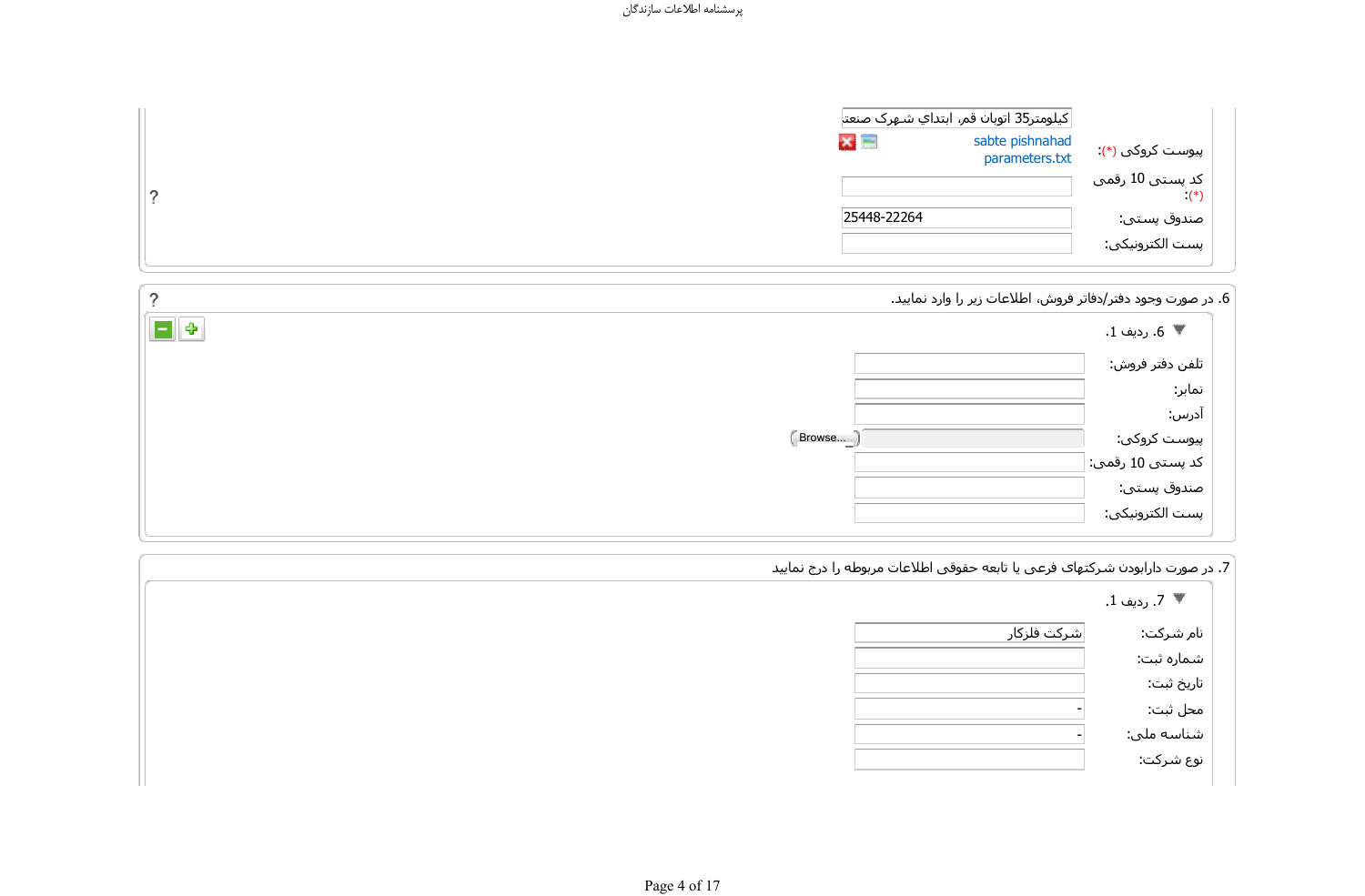| 5-88710234 (9821+) |                                          | تلفن:               |
|--------------------|------------------------------------------|---------------------|
|                    | تهران، خيابان خالد اسـلامبولي، خيابان ها | ادرس:               |
| 88717457 (9821+)   |                                          | نمابر:              |
| Browse             |                                          | پیوست کروکی:        |
|                    |                                          | کد پستی 10<br>رقمي: |
|                    |                                          | صندوق پستی:         |
|                    |                                          | پست الکترونیکی:     |
|                    |                                          |                     |

8. در صورت دارا بودن هرگونه نمایندگی داخلی و خارجی، مدارک و تاییدیه را از شرکتهای اصلی و هرگونه مجوز فعالیت و پروانه کار را از وزارتخانهها، موسسات، انجمنها و اتحادیهها پیوست نمایید.?

| . |        | 1900000<br>ً 8. رديف 1. |
|---|--------|-------------------------|
|   | Browse | پیوست مدرک: ٍ           |

 $\overline{?}$ 

9. اطلاعات مربوط به انبارهای شرکت را وارد نمایید

| ▼ 9. رديف 1.                       |                                         |
|------------------------------------|-----------------------------------------|
| نام انبار (*)                      | انبار اتوبان قم                         |
| تلفن (*)                           | $4-56225112(9821+)$                     |
| نمابر (*)                          | 56225115 (9821+)                        |
| آدرس (*)                           | كيلومتر 35 اتوبان قم، ابتداي شـهرک صنع¦ |
| پیوست کروکی (*)                    | sabte pishnahad parameters.txt          |
| کد پستی 10 رقمی (*)                |                                         |
| صندوق پستی:                        |                                         |
| مالکیت (*)                         | استیجارک  <mark>⊠</mark>                |
| متراژ فضای مسقف (متر مربع) (*):    |                                         |
| متراژ فضاک غیرمسقف (متر مربع) (*): |                                         |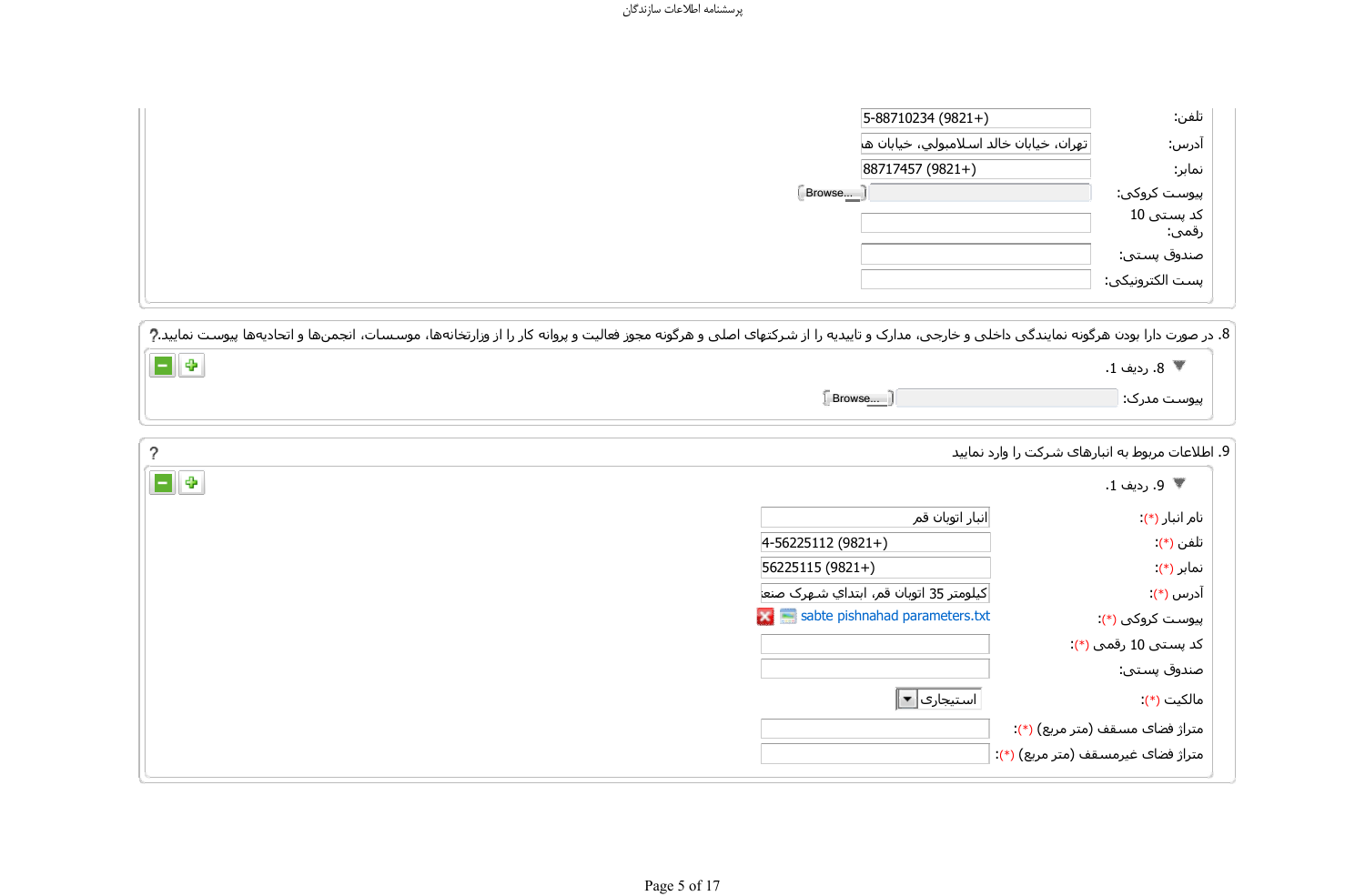

11. اطلاعات کارکنان و سطوح تحصیلی آنان را وارد نمایید (در صورت عدم وجود هریک، مقدار صفر را وارد نمایید)

|    | ▼ 11. رديف 1.                        |
|----|--------------------------------------|
| 8  | تعداد کل کارکنان فنی دفتر (*):       |
| 10 | تعداد کل کارکنان غیر فنی دفتر (*):   |
| 21 | تعداد کل کارکنان فنی کارگاه (*):     |
| 4  | تعداد کل کارکنان غیر فنی کارگاه (*): |
|    | تعداد کارکنان زیر دیپلم (*):         |
|    | تعداد كاركنان ديپلم (*):             |
|    | تعداد کارکنان فوق دیپلم فنی (*):     |
|    | تعداد کارکنان فوق دیپلم غیرفنی (*):  |
|    | تعداد كاركنان ليسانس فني (*):        |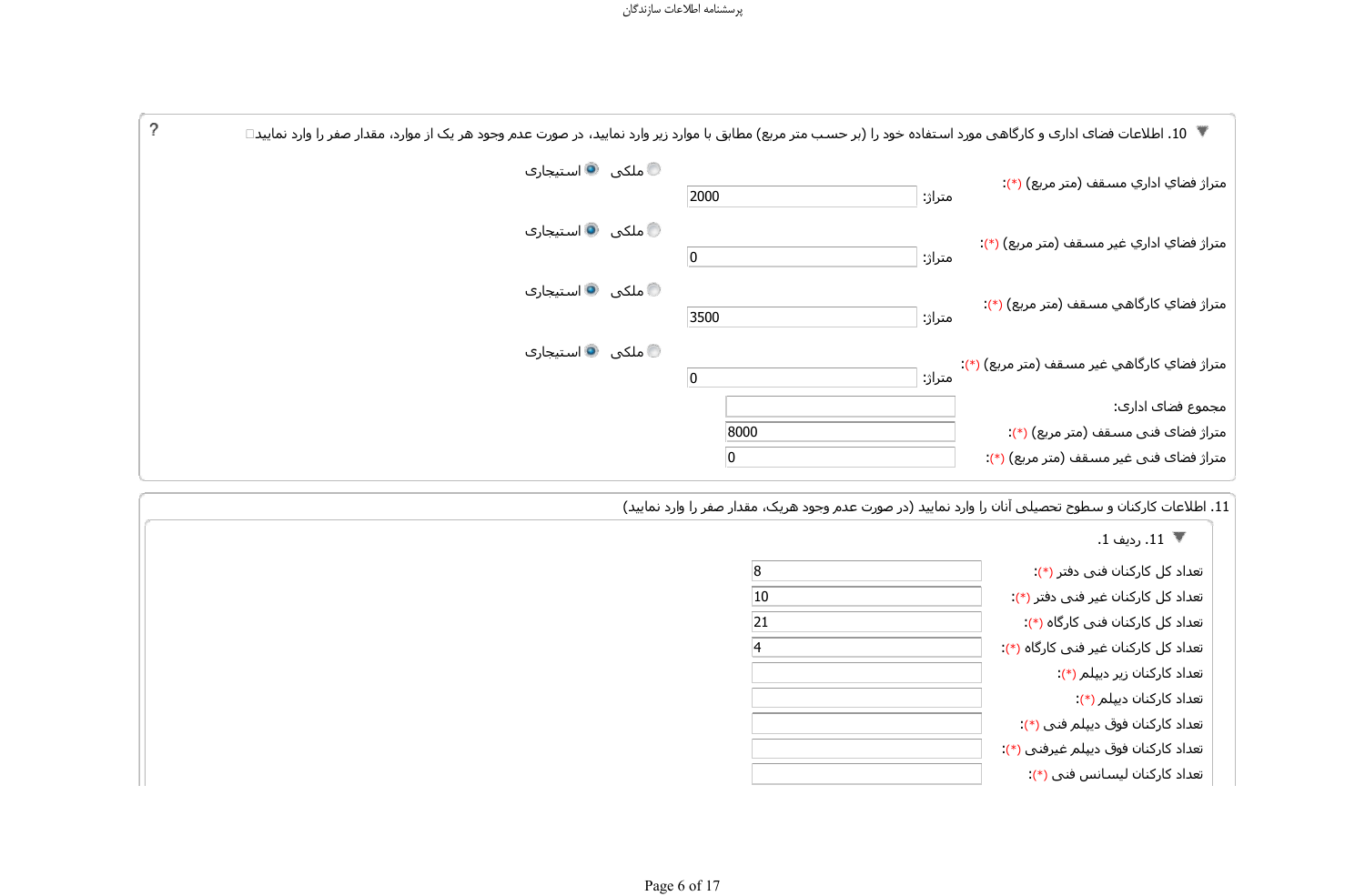| تعداد کارکنان لیسانس غیرفنی (*):            |  |
|---------------------------------------------|--|
| تعداد كاركنان فوق ليسانس فني (*):           |  |
| تعداد كاركنان فوقاليسانس غيرفني<br>$^{(*)}$ |  |
| تعداد کارکنان دکتراک فنی (*):               |  |
| تعداد کارکنان دکتراک غیرفنی (*):            |  |
|                                             |  |

ً 12. مشخصات محصولات تولیدی شرکت خود را مورد به مورد و با دقت وارد نمایید. سعی نمایید کلیه اطلاعات محصول وارد شده و حتی الامکان، اطلاعاتی از قلم نیافتد

|   |                                       | ▼ 12. رديف 1.                                            |
|---|---------------------------------------|----------------------------------------------------------|
|   | تيوب بدون كلاهك لامپ FPL كارتن100 عد  | نام محصول (*)                                            |
|   | Tube, without cap, FPL lamp, 100 pied | نام محصول (لاتين) (*):                                   |
| 凹 | 4282110004810018                      | ایرانکد (کد ملی محصول):                                  |
|   | 0112021011214414                      | نفتکد (کد شرکتي) (*):                                    |
|   |                                       | :MESC                                                    |
|   | شير توپي جوشي دسته بلند               | شرح محصول (مشخصات فني محصول) (*):                        |
|   | قطعه                                  | واحد شمارش (*):                                          |
|   |                                       | نوع (كلاس):                                              |
|   |                                       | ظرفیت تولید اسمی (بر حسب واحد شمارش در سال)              |
|   |                                       | ظرفیت تولید واقعی (بر حسب واحد شمارش در سال)<br>$(\ast)$ |
|   | شيرتوپي 150                           | نام تجارک محصول:                                         |
|   | Ball Valve 150                        | نام تجارک محصول (لاتين):                                 |
|   | پالت10                                | واحد بسته بندي کالا (*):                                 |
|   | 12027119                              | شماره فنی:                                               |
|   | sabte pishnahad parameters.txt        | مستند روش ساخت (*):                                      |
|   | sabte pishnahad parameters.txt        | مستند نقشه فني (*):                                      |

 $\Box$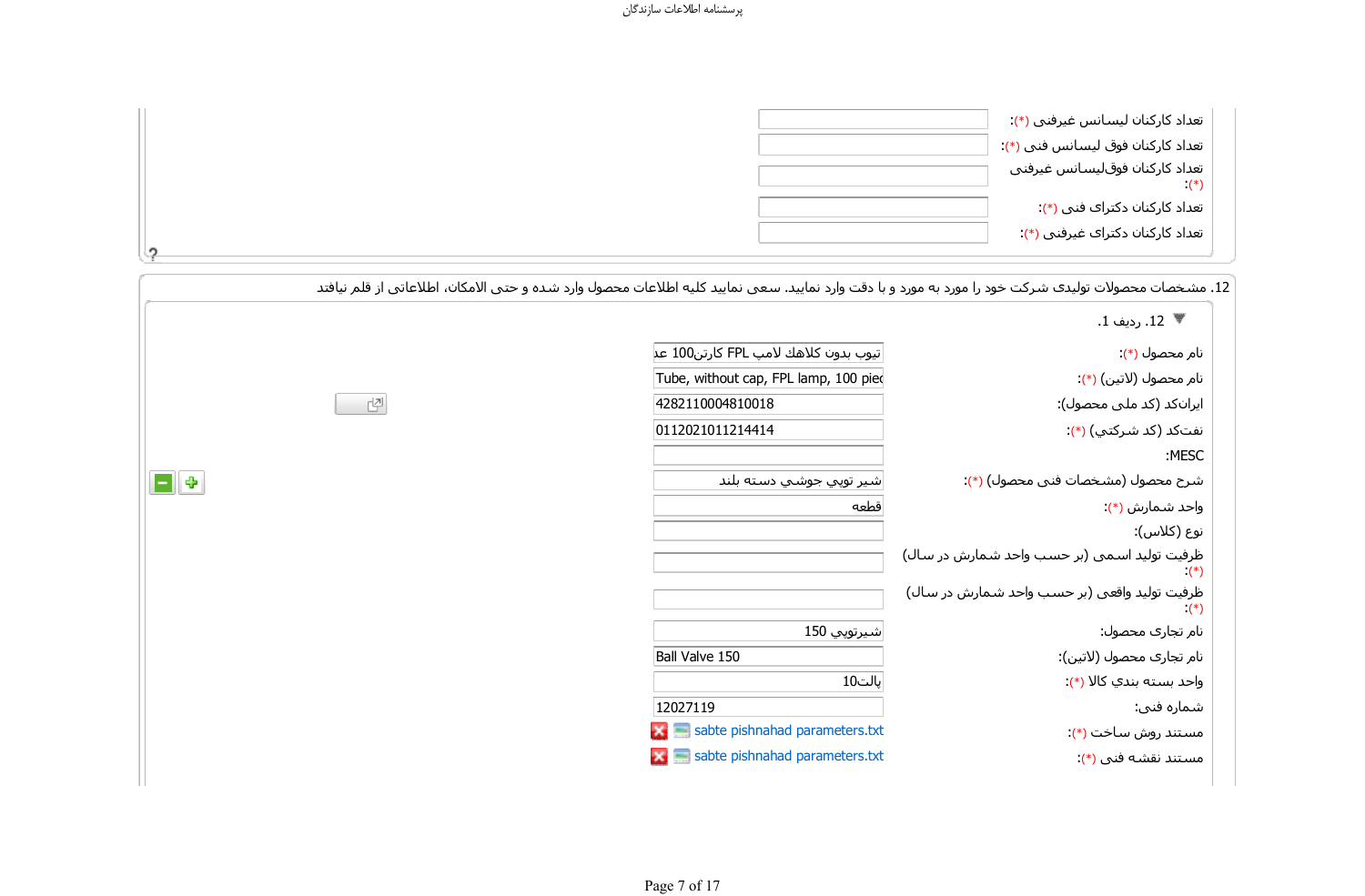| پیوست روش بسته بندک و نگهداری (*):      | $\vert x \vert$ sabte pishnahad parameters.txt             |                                       |
|-----------------------------------------|------------------------------------------------------------|---------------------------------------|
| پیوست استاندارد زیست محیطی (*):         | $\mathbf{X}$ sabte pishnahad parameters.txt                |                                       |
| پیوست دستورالعمل کاربردی (*):           | $\mathbf{X}$ $\blacksquare$ sabte pishnahad parameters.txt |                                       |
| پيوست تاييديه كيفي:                     | $\mathbf{X}$ sabte pishnahad parameters.txt                |                                       |
| تصوير محصول (ترجيحا تصوير 3 بُعدڪ) (*): | $\mathbf{X}$ sabte pishnahad parameters.txt                |                                       |
|                                         | نام موسسه استاندارد:                                       | American Society for Testing and Mate |
|                                         | شماره استاندارد:                                           | <b>ASTM 101</b>                       |
|                                         | نسخه استاندارد :                                           | 2010                                  |
|                                         | شرکت صادرکننده گواهی انطباق استاندارد:                     |                                       |
|                                         | تاريخ اخذ گواهي:                                           |                                       |
| استاندارد محصول:                        | تاريخ انقضاڪ گواهي:                                        | 2013                                  |
|                                         | پیوست گواهی استاندارد:                                     | se $\Box$                             |
|                                         | پیوست گواهی مربوط به تایید محصول در آزمایشگاه<br>ثالث:     | $\mathsf{se}$ . $\Box$                |
|                                         | پیوست فرم مراحل کنترل کیفیت:                               |                                       |
|                                         | پیوست مدارک آزمایش عملکرد محصول:                           |                                       |
| مقدار/تعداد محصول در هر پارت:           |                                                            |                                       |
| مدت زمان تخمینی تحویل هر پارت (روز):    |                                                            |                                       |
| قیمت پیشنهادک هر پارت:                  | 33000000                                                   |                                       |
| اعتبار قيمت تا تاريخ:                   |                                                            |                                       |
| مدت گارانتی (ماه) (*):                  |                                                            |                                       |
| مدت پشتیبانی (ماه):                     |                                                            |                                       |

ً 13. در صورتی که محصولات شـما تحت لیسـانس (گواهـی) تولید می۵شود، اطلاعات مربوطه را وارد نمایید

ً 13 . رديف 1.

هحصول مورد گواهي: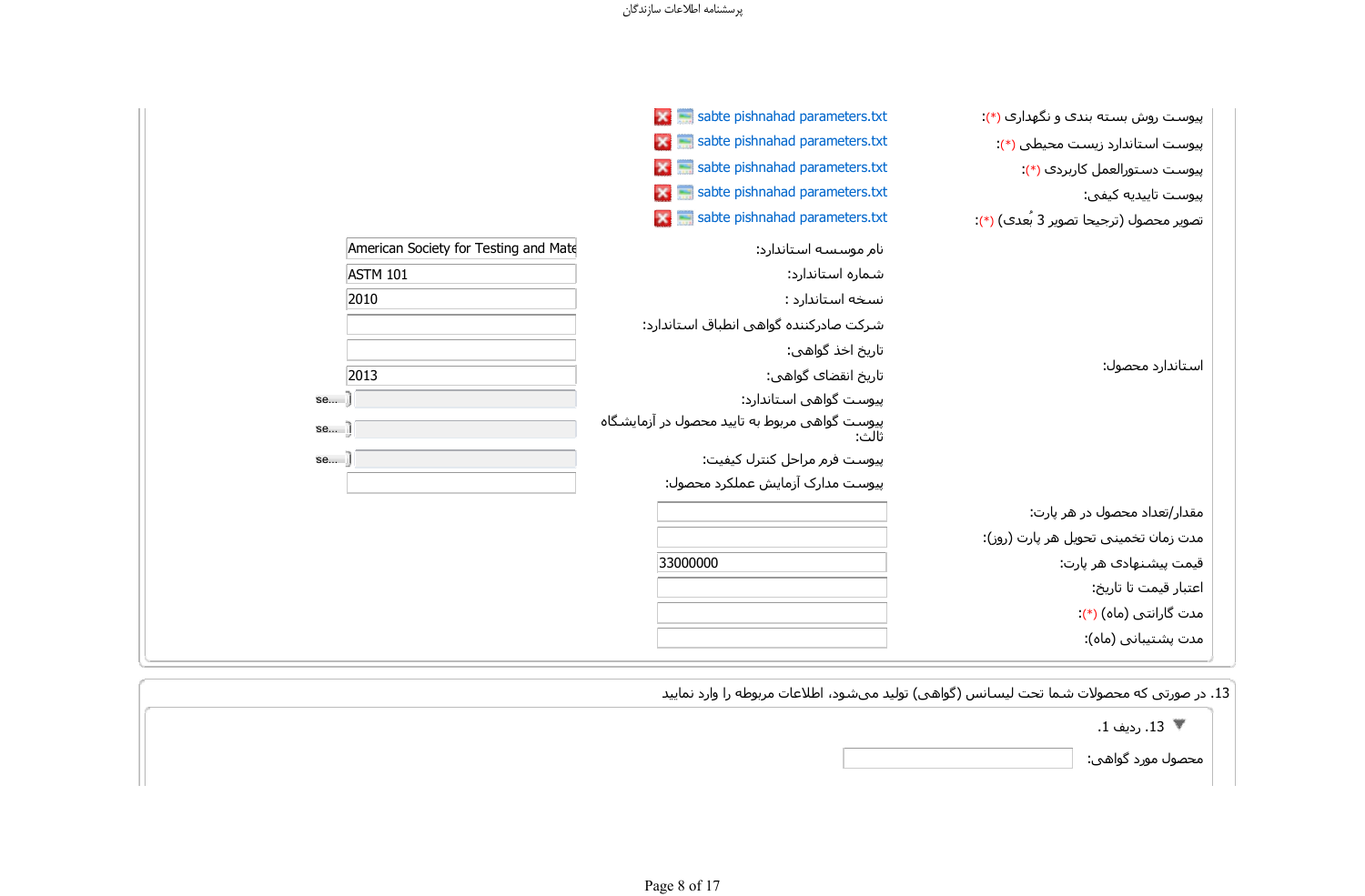| شرکت صاحب<br>گواهی:                       | ایتال رالز |        |
|-------------------------------------------|------------|--------|
| كشور:                                     | ايتاليا    |        |
| تاريخ اخذ:                                | 79/09/15   |        |
|                                           |            |        |
| تاریخ انقضاء:<br>پیوست گواهی:<br>توضیحات: |            | Browse |
|                                           |            |        |

.<br>14. اطلاعات توليد كل در سه سال گذشته را وارد نماييد

| ゥ                        | :. اطلاعات تولید کل در سه سال گذشته را وارد نمایید |
|--------------------------|----------------------------------------------------|
| E ÷                      | ▼ 14. رديف 1.                                      |
| $\vert \cdot \vert$ 94   | سال (*)                                            |
| ∣38000قطعه               | ظرفیت کل تولید اسـمی (*):                          |
| ∣41250قطعه               | میزان کل تولید واقعی (*):                          |
| متر مکعب  <mark>™</mark> | واحد توليد (*).                                    |
|                          | تعداد شيفت (*)                                     |
| 20500                    | ميزان توليد واقعي شـيفت1 (*):                      |
| 17500                    | ميزان توليد واقعي شيفت2:                           |
|                          | ميزان توليد واقعي شيفت3:                           |

ً 15. مشـخصات ماشـینآلات موجود در کارخانه را وارد نمایید

| ▼ 15. رديف 1.         |  |
|-----------------------|--|
| نوع دستگاه:           |  |
| تعداد:                |  |
|                       |  |
| تاریخ ساخت:<br>ظرفیت: |  |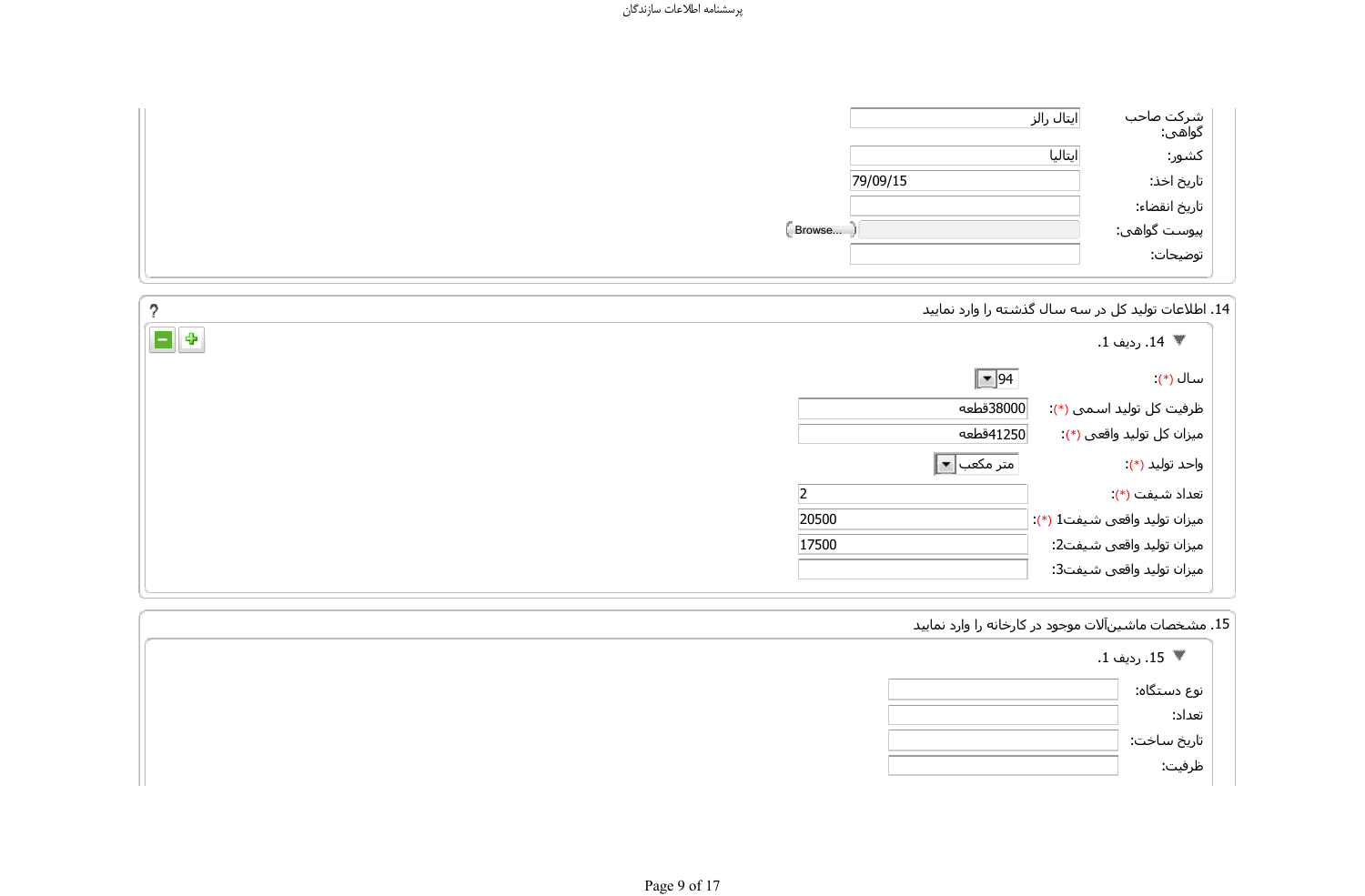| کشور<br>سازنده: |
|-----------------|
| میزان کارکرد:   |

|     | 16. در صورتی که از مواد اولیه، قطعات و یا خدمات شرکتها یا کارخانجات دیگر استفاده می نمایید، اطلاعات تأمین کنندگان این کالا و خدمات را وارد نمایید |                                            |
|-----|---------------------------------------------------------------------------------------------------------------------------------------------------|--------------------------------------------|
| 8 ÷ |                                                                                                                                                   | ▼ 16. رديف 1.                              |
|     |                                                                                                                                                   | مواد/ قطعه يا خدمات:                       |
|     |                                                                                                                                                   | شركت تأمين كننده:                          |
|     |                                                                                                                                                   | ملیت تامینکننده:                           |
|     | Browse                                                                                                                                            | پیوست گواهینامهها/استانداردها:             |
|     | Browse                                                                                                                                            | پیوست اقدامات کنترلی و بازرسـی مواد اولیه: |
|     |                                                                                                                                                   | توضيحات:                                   |
|     |                                                                                                                                                   |                                            |

|    |        | 17. در صورتی که در بخش هاک طراحی و مهندسی از دیگر شـرکتها استفاده می <code>نمایید</code> اطلاعات آنها را وارد نمایید |                             |
|----|--------|----------------------------------------------------------------------------------------------------------------------|-----------------------------|
| ā. |        |                                                                                                                      | ▼ 17. رديف 1.               |
|    |        | ایتال رالز(ایتالیا)                                                                                                  | نام شـركت همكار:            |
|    |        |                                                                                                                      | مليت:                       |
|    |        |                                                                                                                      | شماره ثبت:                  |
|    |        |                                                                                                                      | تلفن:                       |
|    |        |                                                                                                                      | نمابر:                      |
|    |        | 1379/09/15                                                                                                           | تاریخ شـروع همکارک:         |
|    |        | از تاريخ شـروع همكاري تا كنون                                                                                        | مدت همکاري:                 |
|    |        | ارائه ليسانس                                                                                                         | نحوه مشارکت:                |
|    | Browse |                                                                                                                      | پیوست مدارک و سوابق همکاري: |
|    |        |                                                                                                                      | توضيحات:                    |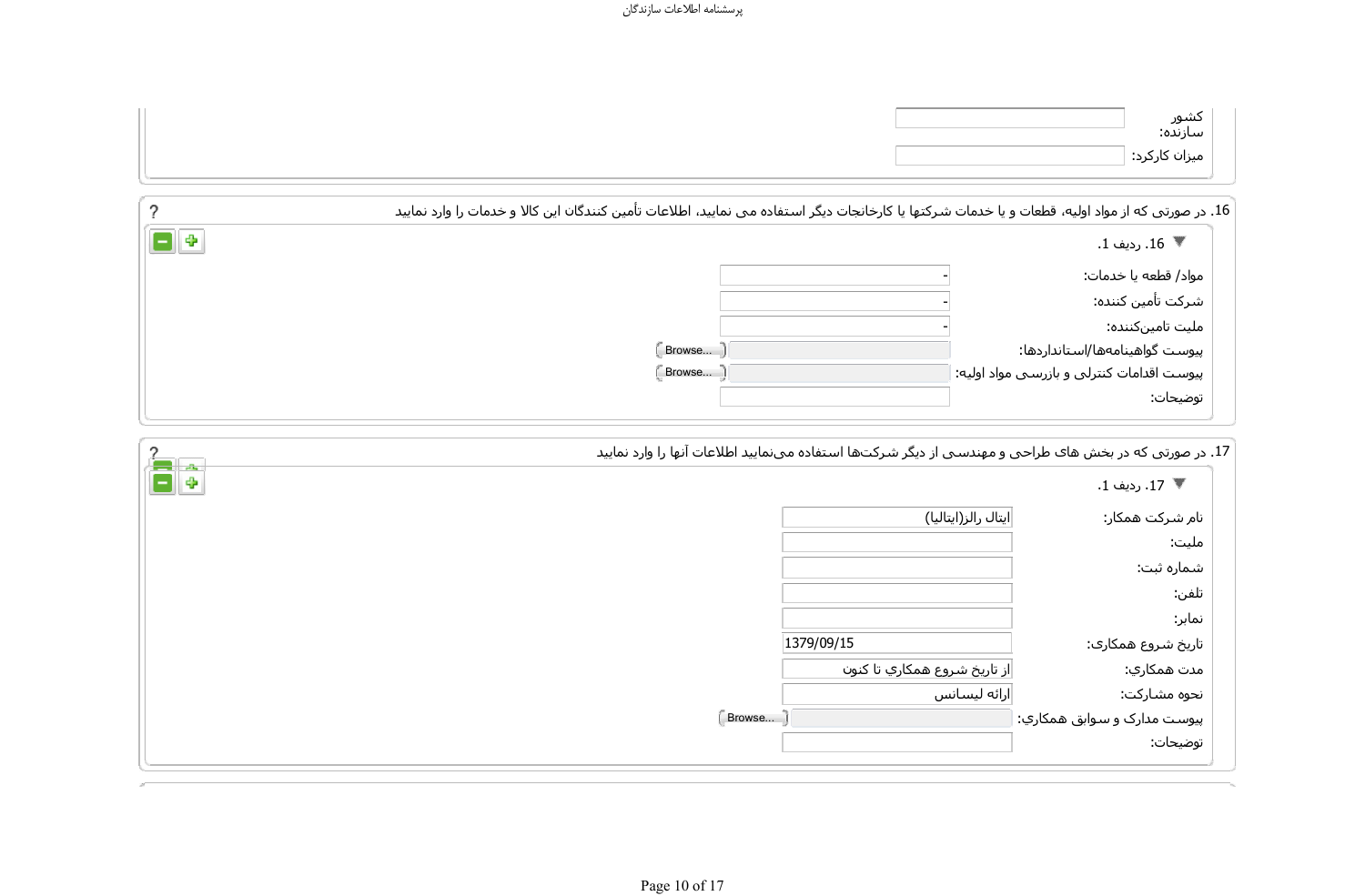|                        | 18. اطلاعات مربوط به کارشناسان بخش طراحی و مهندسپی را وارد نمایید |  |
|------------------------|-------------------------------------------------------------------|--|
| ▼ 18. رديف 1.          |                                                                   |  |
| نام و نام خانوادگي (*) |                                                                   |  |
| سـمت (*)               |                                                                   |  |
| تخصص (*)               |                                                                   |  |

|                | ▼ ً 19. اطلاعات نرم افزارهای مورد استفاده خود در بخش طراحی و مهندسـی را وارد نمایید□ |            |  |  |
|----------------|--------------------------------------------------------------------------------------|------------|--|--|
| نام نرم افزار: |                                                                                      | solidworks |  |  |
| شماره نسخه:    |                                                                                      | 10.1       |  |  |
| سال توليد:     |                                                                                      |            |  |  |
| مالكيت:        | l.<br>  دارای لایسنس                                                                 |            |  |  |

 $\overline{?}$ 

 $\overline{?}$ 

 $\Box$ 

|   | 20. اگر شرکت مجهز به بخش تحقیق و توسعه (R & D) می باشد، تحقیقات، بودجه و هزینه های سه سال گذشته این بخش را وارد نمایید |                       |
|---|------------------------------------------------------------------------------------------------------------------------|-----------------------|
| Ф |                                                                                                                        | ▼ 20. رديف 1.         |
|   | $\vert \mathbf{v} \vert$ 94                                                                                            | سال:                  |
|   | 25000000                                                                                                               | بودجه برآوردی (ریال): |
|   | 25000000                                                                                                               | هزینه مصرفی (ریال):   |

21. اطلاعات طرحها و پروژههای تحقیقاتی را که تاکنون به انجام رسیده/ در دست انجام است، وارد کنید

 $\overline{\phantom{a}}$ تحصیلات (\*): تحصیلات (\*)

sabte pishnahad parameters.txt :(\*) پیوست رزومه $(*)$ 

 $\overline{\phantom{a}}$ 

كل سابقه كار (\*)

سابقه کار در این شرکت (\*):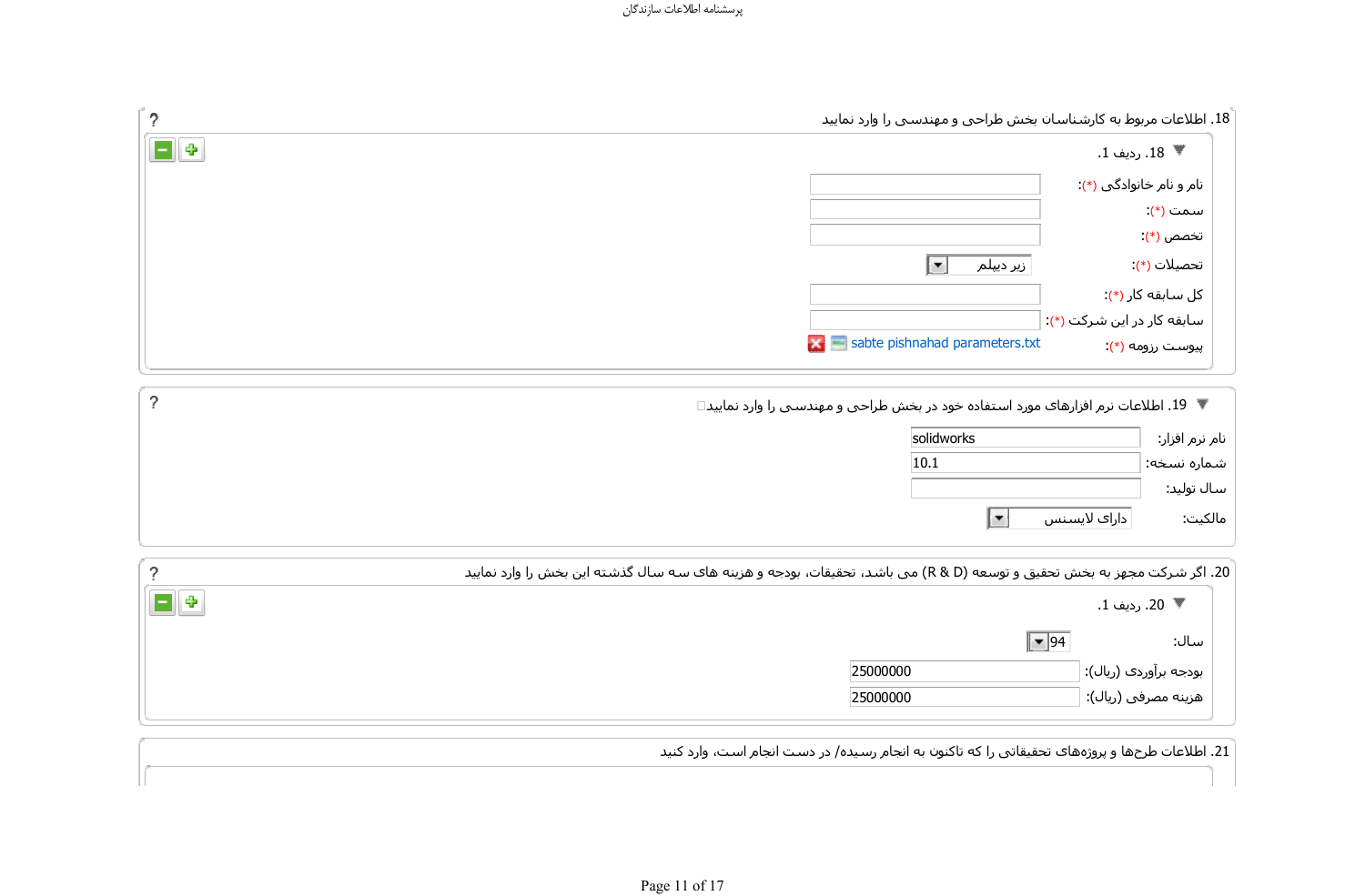|                               | ♥ 21. رديف 1.               |
|-------------------------------|-----------------------------|
| ∣تولید نسل جدید شیرهاي توپي   | نام پروژه (*)               |
| ِتوليد نسـل جديد شـيرهاي توپي | هدف پروژه (*):              |
|                               | تاريخ شـروع (*)             |
|                               | تاریخ پایان (*)             |
|                               | بودجه پروژه (ریال) (*):     |
|                               | هزینه پروژه(ریال) (*):      |
|                               | دانشگاه/مرکز علمی حامی طرح: |
|                               | پیوست مدارک مربوطه:         |

ً 22. مشخصات تجهیزات مورد استفاده در آزمایشگاههای کنترل کیفیت را وارد نمایید

| ▼ 22. رديف 1.                                                                              |                                                          |
|--------------------------------------------------------------------------------------------|----------------------------------------------------------|
| نام دستگاه (*).                                                                            | <b>GA Tester</b>                                         |
| کشور سازنده (*)                                                                            | اىتالىا                                                  |
| سال ساخت (*).                                                                              |                                                          |
| تعداد (*)                                                                                  |                                                          |
| تاريخ آخرين كاليبراسيون (*):                                                               | 1390/06/01                                               |
| شرکت کالیبره کننده (*):                                                                    | IEI                                                      |
| شركت كاليبرهكننده اصلى (First stage) (*):                                                  |                                                          |
| مليت شركت كاليبرەكنندە اصلى (*):                                                           |                                                          |
| پیوست مدارک کالیبراسیون داخلبی (*):                                                        | $\mathbf{X}$ $\mathbf{I}$ sabte pishnahad parameters.txt |
| پیوست مجوزهای اخذشده از شرکت کالیبرهکننده اصلی (*): sabte pishnahad parameters.txt    abte |                                                          |
| پیوست فرم مراحل کنترل کیفیت (*):                                                           | $\mathbf{X}$ $\mathbf{B}$ sabte pishnahad parameters.txt |
| پیوست QCplan محصولات، مراحل و استانداردهای مربوطه: sabte pishnahad parameters.txt = >      |                                                          |
| توضيحات (*)                                                                                |                                                          |

 $\overline{\phantom{a}}$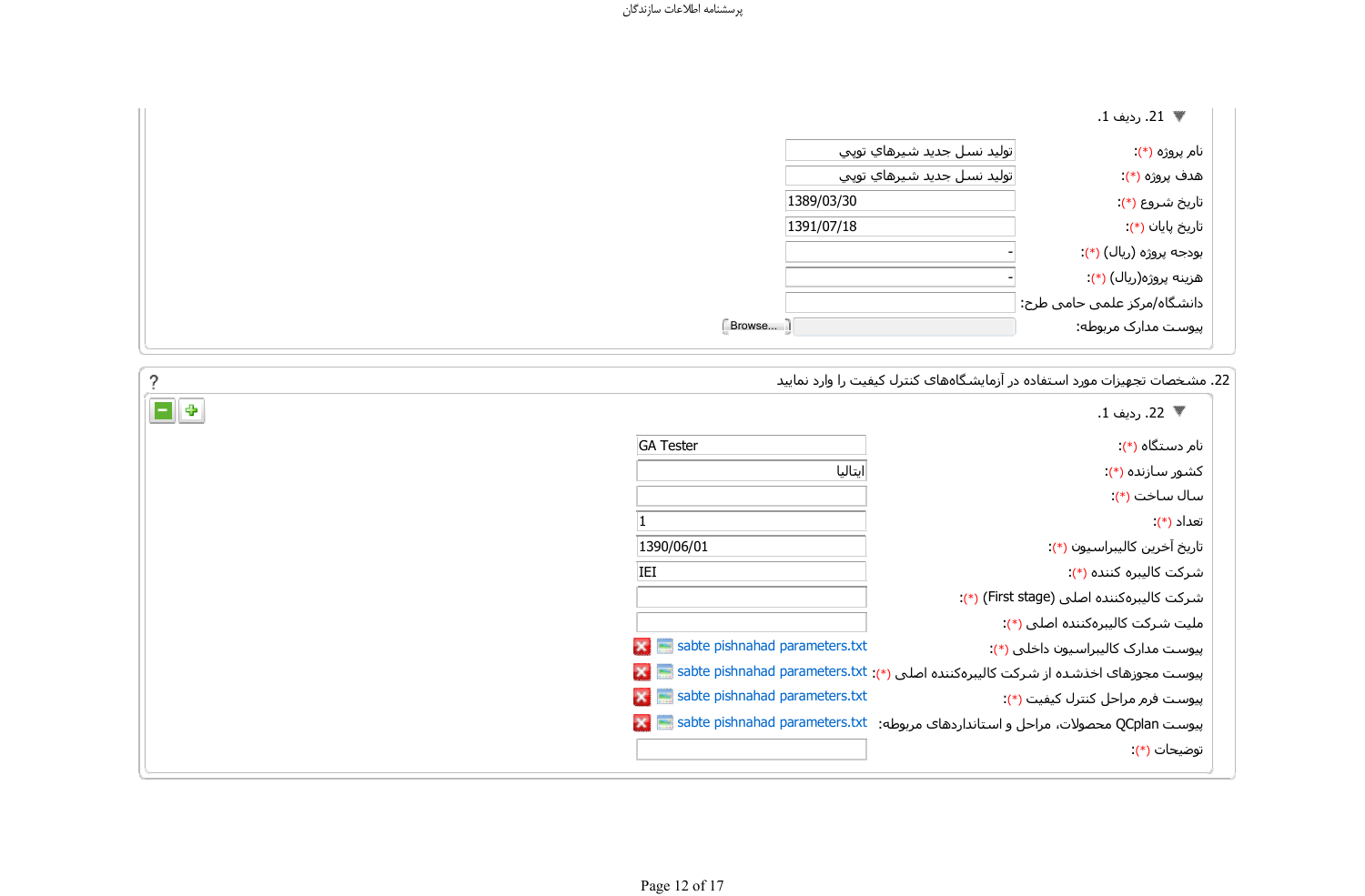| 2     |                                                            | 23. سوابق کارکنان فنی شرکت در بخشهاک QC/QA را وارد نمایید |
|-------|------------------------------------------------------------|-----------------------------------------------------------|
| E   ÷ |                                                            | ▼ 23. رديف 1.                                             |
|       |                                                            | نام و نام خانوادگی (*):                                   |
|       | QC O QA O                                                  | بخش مربوطه (*).                                           |
| っ     | رئيس بازرسـي و حفاظت فنـي                                  | سمت (*)                                                   |
|       | مهندسي شيمي                                                | تخصص (*)                                                  |
|       |                                                            | تحصيلات (*)                                               |
|       | 35 سال                                                     | کل سابقه کار (سال) (*):                                   |
|       |                                                            | سابقه کار در این شرکت (سال) (*):                          |
|       | $\mathbf{X}$ $\blacksquare$ sabte pishnahad parameters.txt | پیوست رزومه (*).                                          |

| 24. درصورتی که بازرسـی فنی شخص ثالث بر فعالیت۱های شـما نظارت دارد، اطلاعات مربوط به بازرسـی فنی را وارد نمایید |  |  |  |
|----------------------------------------------------------------------------------------------------------------|--|--|--|
|----------------------------------------------------------------------------------------------------------------|--|--|--|

| ¦ ⊕    | ▼ 24. رديف 1.                           |
|--------|-----------------------------------------|
| ∦⊪⊕    | ∣فلات پژواک ایران<br>نام شرکت بازرسی:   |
|        | موضوع بازرسـي:                          |
| Browse | پیوست گواهینامه صادره بازرسپی شخص ثالث: |
|        | توضيحات:                                |
|        |                                         |

 $\overline{?}$ 

ΪϴҨΎϤϧ Ωέϭ έ ΎϬϧ ΕΎϋϼσ ˬ... ϭ ΖδҨί ςϴΤϣ ˬΖϴϔϴ̯ ΖҨήҨΪϣ ̵Ύϫ ϪϣΎϨϴϫϮ̳ άΧ ΕέϮλ έΩ .25

|             | ▼  25. رديف 1.                |
|-------------|-------------------------------|
| Ohsas 18000 | عنوان گواهينامه:              |
| 12/091      | شماره گواهینامه:              |
|             | شـركت توف ايران<br>مرجع صدور: |
| 2012/09/28  | تاريخ اخذ:                    |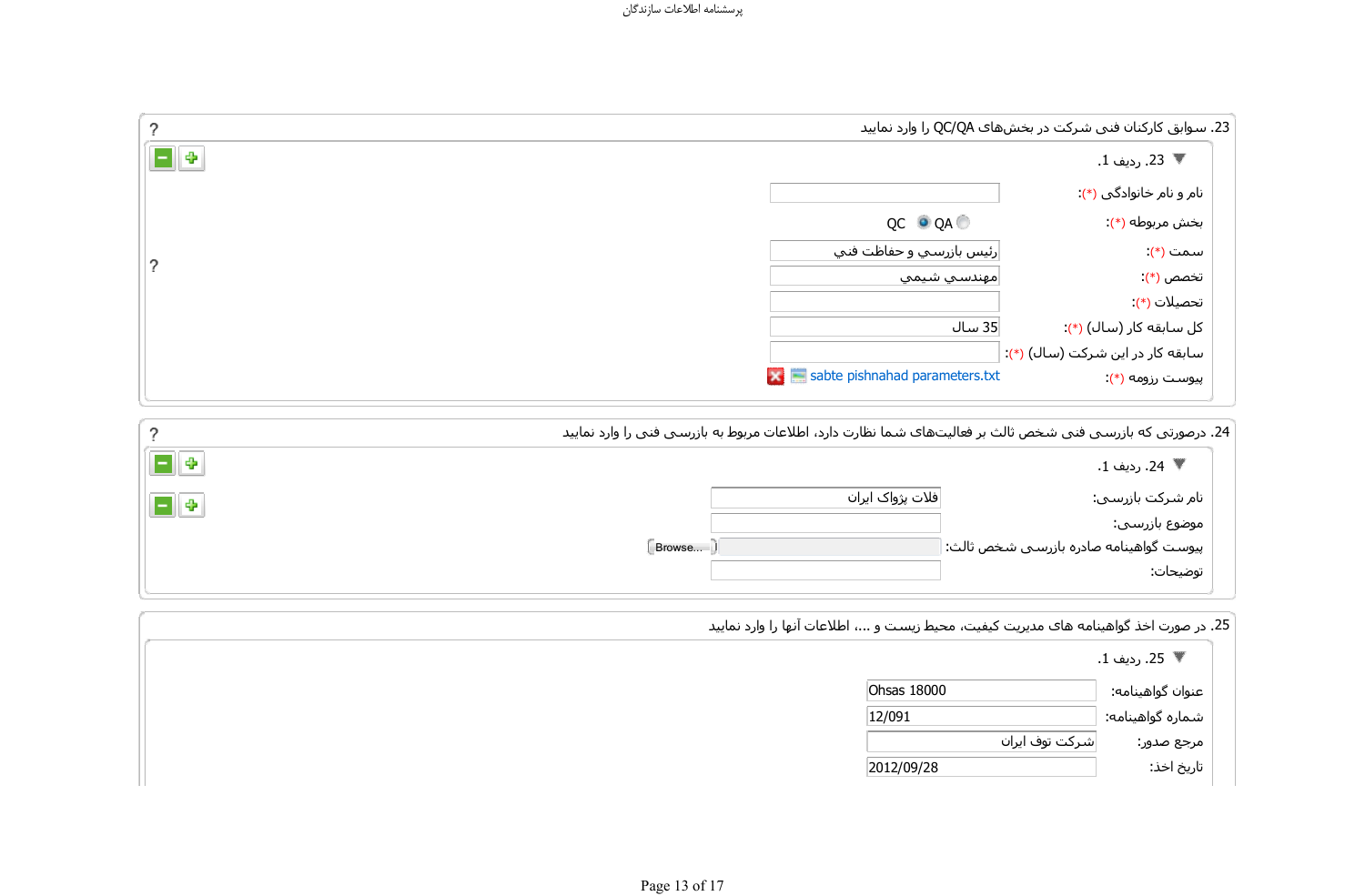| 2010/09/28 | تاريخ انقضاء:       |
|------------|---------------------|
| Browse     | پيوست<br>گواهينامه: |
|            | توضيحات:            |

| ?      |        | 26. در صورتی که طی 5 سال گذشته صادراتی به کشورهای خارجی داشته اید اطلاعات آن را وارد نمایید |                         |
|--------|--------|---------------------------------------------------------------------------------------------|-------------------------|
| $\Box$ |        |                                                                                             | ▼ 26. رديف 1.           |
|        |        | $\boxed{\blacksquare}$ 94                                                                   | سال صادرات:             |
|        |        | شـىر توپى150                                                                                | شرح كالا:               |
|        |        | شركت الحمرا                                                                                 | كارفرما:                |
|        |        |                                                                                             | كشور مقصد كالا:  امارات |
|        |        | AZ1201                                                                                      | شماره قرارداد:          |
|        |        | 800                                                                                         | تعداد/مقدار:            |
|        | Browse |                                                                                             | پیوست قرارداد:          |
|        |        |                                                                                             | توضيحات:                |

27. سوابق قراردادهاک منعقده در طول 5 سال گذشته را وارد نمایید. توجه نمایید که قراردادهاک منعقده با وزارت نفت در اولویت هستندو قراردادها می تواند مشتمل بر قراردادهاک پایان یافته یا در دست اجرا باشد. در صورتی که قراردادک شامل بیش از یک قلم کالاست اطلاعات کلیه کالاهاک قرارداد را وارد نمایید.

|                       | ▼ 27. رديف 1.                        |
|-----------------------|--------------------------------------|
| شرکت ملي پالايش و پخش | نام شـركت طرف قرارداد (كارفرما) (*): |
| زيرمجموعه وزارت نفت   | زمينه فعاليت كارفرما (*):            |
| 9801012/11            | شماره قرارداد (*)                    |
| 1390/06/02            | تاریخ انعقاد قرارداد (*):            |
| 12                    | مدت قرارداد ( ماه) (*)               |
| 1390/09/02            | آخرین تاریخ تحویل (*)                |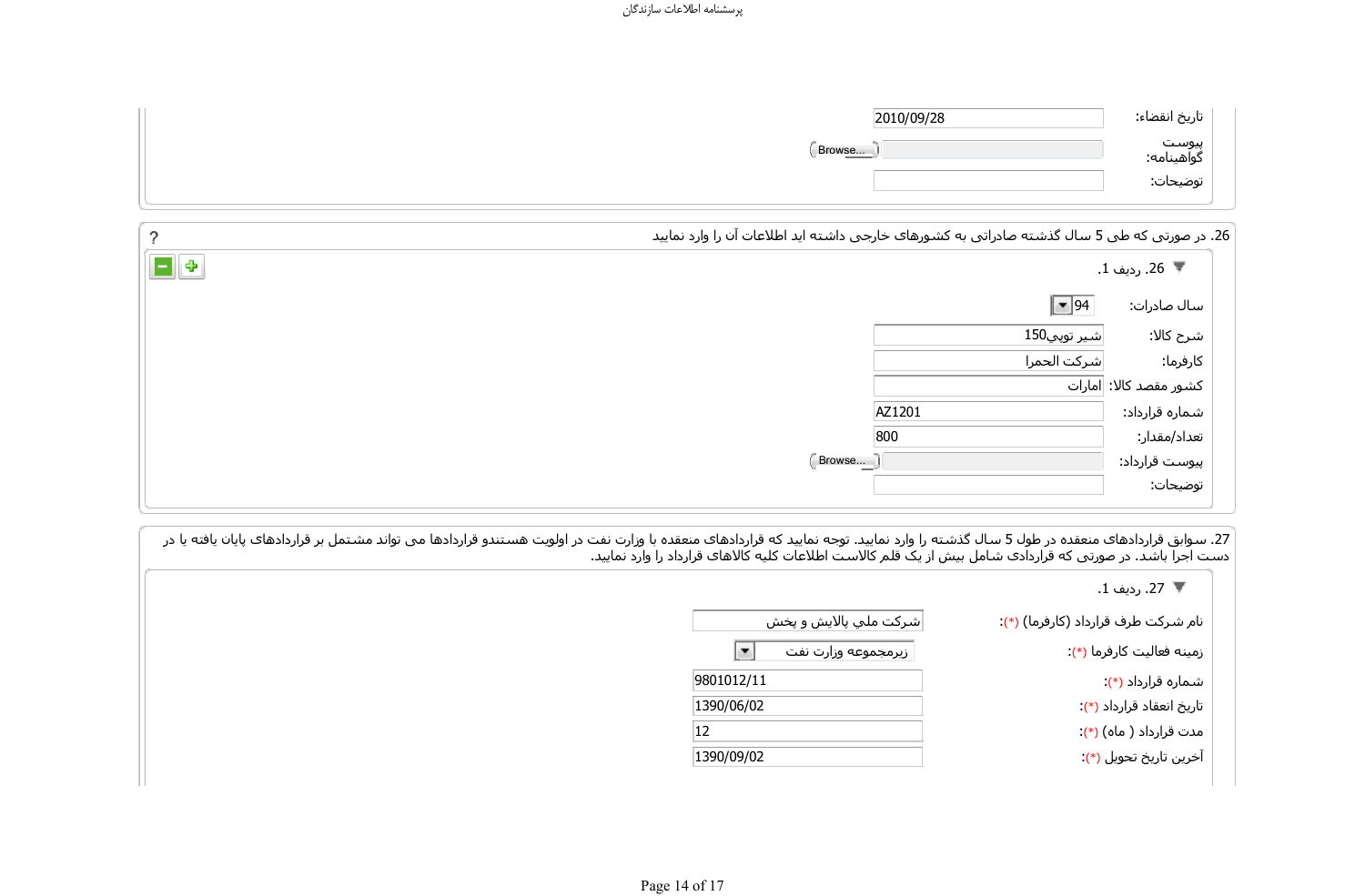|        | در دست اجرا <mark>▼</mark>                    | وضعيت قرارداد (*).                               |
|--------|-----------------------------------------------|--------------------------------------------------|
|        | 355000000                                     | حجم ریالی قرارداد (*):                           |
|        |                                               | حجم ارزی قرارداد (*).                            |
|        | پوند   <u>▼</u>                               | نوع ارز:                                         |
|        | $\times$<br>sabte pishnahad<br>parameters.txt | پیوست مدارک قرارداد (*):                         |
|        |                                               | اطلاعات كالا/كالاهاى تحت قرارداد (*):            |
|        |                                               | ایرانکد:                                         |
|        |                                               | :MESC                                            |
|        |                                               | شرح کالا (*):                                    |
|        |                                               | تعداد (*)                                        |
| 100    |                                               | درصد پیشرفت (*)                                  |
| Browse |                                               | پیوست نامه حُسـن انجام کار/ تایید کیفی<br>محصول: |

و<br>28. اطلاعات مالی زیر را برای حداکثر 5 سال گذشته به تفکیک وارد نمایید

|                           | ▼ 28. رديف 1.                                                                |
|---------------------------|------------------------------------------------------------------------------|
| $\boxed{\blacksquare}$ 94 | سال (*)                                                                      |
| 22000000000               | حجم پول در گردش(ریالی) (*):                                                  |
|                           | حجم پول در گردش (ارزک) (*):                                                  |
|                           | نوع ارز (*)                                                                  |
|                           | میزان سود/زیان( ریال) (*):                                                   |
|                           | پیوست اظهارنامه مالیاتی قطعی/تشخیصی (*): sabte pishnahad parameters.txt  معا |
| Browse                    | پیوست ترازنامه مالی:                                                         |
| Browse                    | پيوست اظهارنامه مالياتي على الحساب:                                          |
| Browse                    | پیوست اخرین گزارش مجمع:                                                      |